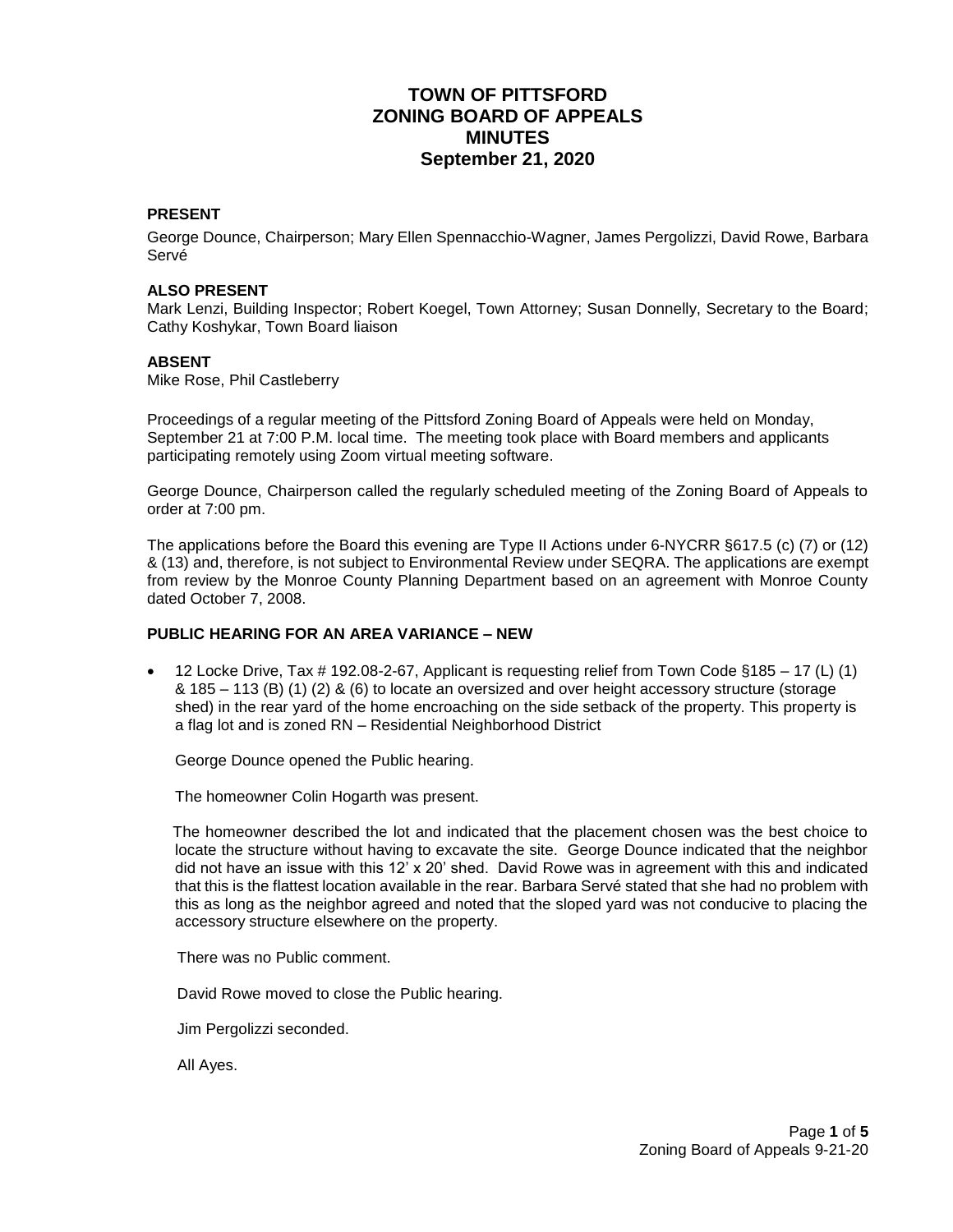#### **DECISION FOR 12 LOCKE DRIVE – AREA VARIANCE**

A written Resolution to grant the area variance for 12 Locke Drive was moved by Barbara Servé and seconded by Mary Ellen Spennacchio-Wagner.

George Dounce called for a roll call vote.

| Dounce             | aye    |
|--------------------|--------|
| Servé              | aye    |
| Pergolizzi         | aye    |
| Spennacchio-Wagner | aye    |
| Castleberry        | absent |
| Rowe               | aye    |
| Rose               | absent |
|                    |        |

.

The approved Resolution contains the following Specific Conditions:

- 1. This variance is granted only for the plans submitted and prepared by the Applicant dated August 24, 2020.
- 2. All construction is to be completed by December 31, 2021.
- 345 Kilbourn Road, Tax # 138.18-3-1, Applicant is requesting relief from Town Code §185 17 (H); 185 -17 (E) & 185 113 (B) (6) to allow the placement of an air conditioning compressor, grill structure and deck encroaching into the side setback. Also, the lot coverage of the lot exceeds the maximum allowed by code. Property is zoned RN – Residential Neighborhood District.

George Dounce opened the Public hearing.

The homeowners, Patrick and Kim Bailey, were present to discuss the application with the Board.

 The Board discussed the lot coverage and noted that this property is already 20% over the allowed coverage. Mr. and Mrs. Bailey stated that the property was already over lot coverage when they purchased it. This variance would add 859 +/- ft. The driveway will increase the lot coverage. Kim Bailey stated the configuration of the driveway needs to be changed to a rear turn around so they do not have to back down the driveway. Dave Rowe noted that a lot of the lot coverage is the driveway. She also stated that she did not know that they needed to include the town sidewalk in the lot coverage. It was noted that the sidewalk is 300 ft.

The Board discussed the setback variance for the deck, grill and air conditioner and the land swap between the Bailey's and Oak Hill Country Club. No other neighbors than Oak Hill Country Club will be affected. Generally, the Board did not have an issue with the setback variance however, they were uncomfortable in not having a current survey map indicating the proposed land swap.

There was no public comment.

 The Board discussed the proposed variance. Some members did not take issue with the proposed dimensions change but others were uncomfortable granting a variance without an updated survey map.

George Dounce moved to hold the hearing open.

David Rowe seconded.

A poll was taken of the Board.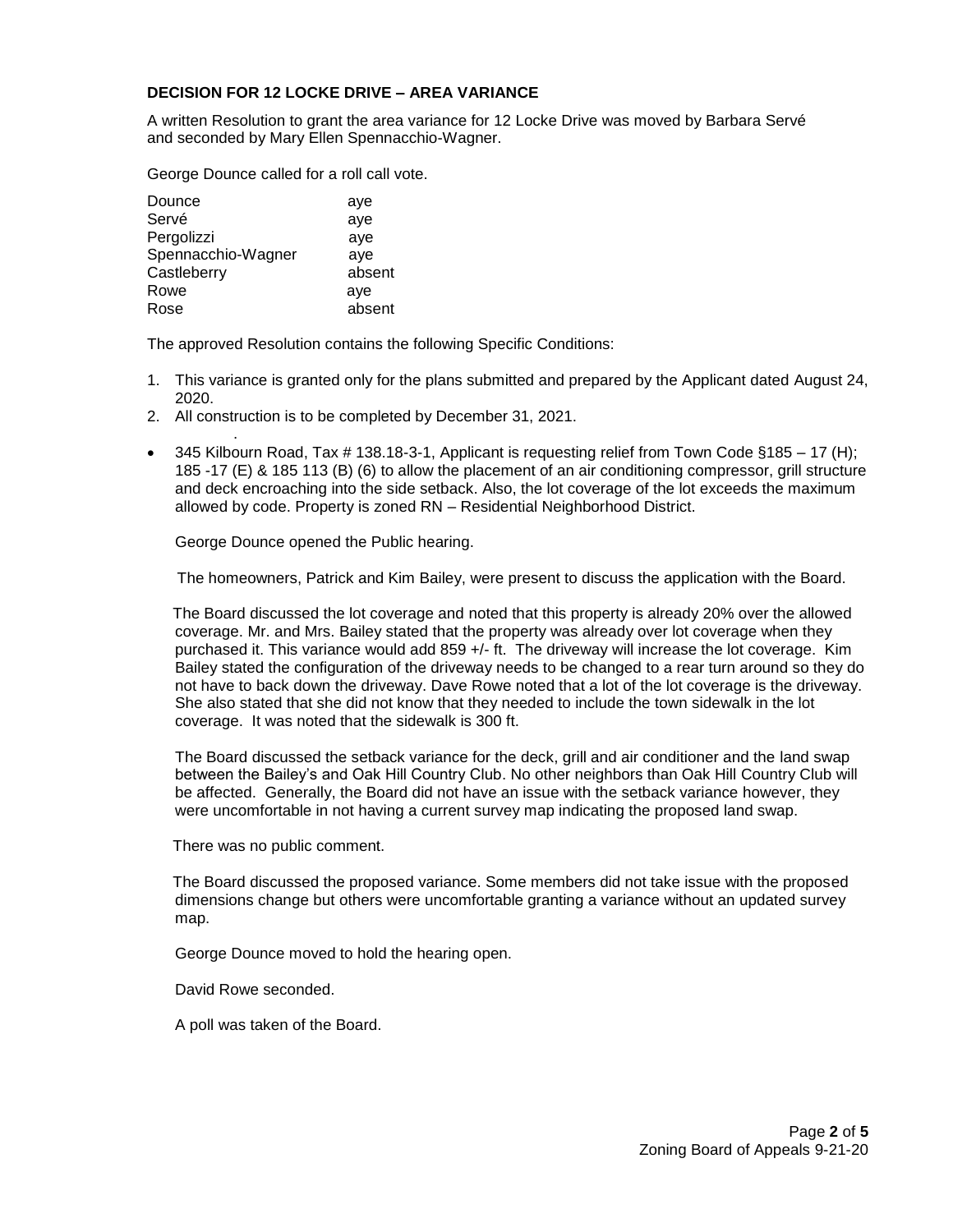| Dounce             | aye |
|--------------------|-----|
| Spennacchio-Wagner | aye |
| Servé              | aye |
| Pergolizzi         | aye |
| Rowe               | aye |

This hearing will be held open.

 $\bullet$  166 Mill Road, Tax # 178.04-1-72, Applicant is requesting relief from Town Code §185 – 113 (B) (6) to locate an accessory structure (garden shed) on the side of the home forward of the rear wall of the structure. This property is a flag lot and is zoned RN – Residential Neighborhood District

George Dounce moved to open the Public hearing.

The homeowner, Paul Zachman, was present.

George Dounce addressed an email of concern sent to the Board by the neighbor at 160 Mill Road concerning the application.

All Board members indicated they have visited the site.

The location of the shed was discussed. Although the home is angled, the shed is behind the homeowner's rear lot line. The shed cannot be moved to the opposite side of the property away from the concerned neighbor's side because the other side of the home slopes down and removal of trees and grading would be necessary.

There was no public comment.

David Rowe moved to close the Public hearing.

Jim Pergolizzi seconded.

All Ayes.

The Board discussed the concerns of the neighbors and determined that his comments did not have bearing on this decision. Robert Koegel recommended that the neighbor's concerns be acknowledged in the resolution.

Although the Board felt the current fence is adequate screening, Mary Ellen Spennacchio-Wagner suggested further vegetative screening even though the structure is 40 ft. away from the property line. Mr. Zachman indicated is in agreement with doing this.

#### **DECISION FOR 166 MILL ROAD – AREA VARIANCE**

A written Resolution to grant the area variance for 166 Mill Road was moved by Mary Ellen Spennacchio-Wagner and seconded by George Dounce.

George Dounce called for a roll call vote.

| Dounce             | aye     |
|--------------------|---------|
| Servé              | abstain |
| Pergolizzi         | aye     |
| Spennacchio-Wagner | aye     |
| Castleberry        | absent  |
| Rowe               | aye     |
| Rose               | absent  |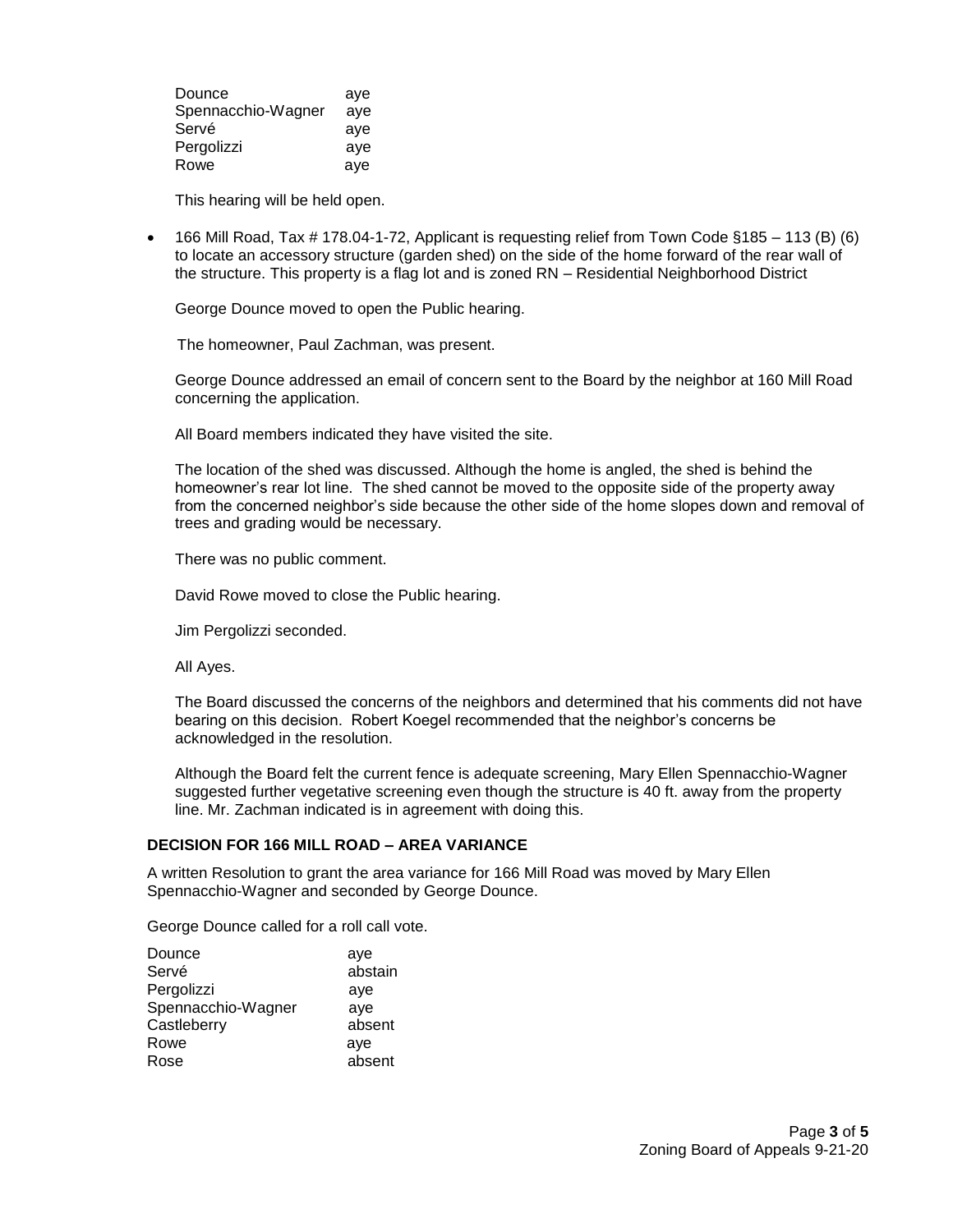The approved Resolution contains the following Specific Conditions:

- 1. This variance is granted only for the plans submitted and prepared by the Applicant dated August 11, 2020.
- 2. All construction is to be completed by December 31, 2022.
- 10 Poinciana Drive, Tax # 177.01-2-6.31, Applicant is requesting relief from Town Code §185 113 (B) (1) (2) (3) & (6) and 185 -17 (E) to locate an oversized and over height accessory structure (detached garage) located forward of the rear wall of the home encroaching on the side setback of the property. This property is a flag lot and is zoned RN – Residential Neighborhood District

Chairman George Dounce opened the Public hearing.

The homeowner, Koen Goorman was present. Mr. Goorman discussed that his neighbor most affected by the project, Mr. Frank Imburgia, has no issue with the project.

Discussion was held regarding the use of the accessory structure and it was stated that there would be no living area on the second floor.

There was no public comment.

George Dounce moved to close the Public hearing.

Mary Ellen Spennacchio-Wagner seconded.

All Ayes.

## **DECISION FOR– AREA VARIANCE FOR 10 POINCIANA DRIVE**

A written Resolution to grant the area variance for 10 Poinciana Drive was moved by Jim Pergolizzi and seconded by David Rowe.

George Dounce called for a roll call vote.

| Dounce             | aye    |
|--------------------|--------|
| Servé              | aye    |
| Pergolizzi         | aye    |
| Spennacchio-Wagner | aye    |
| Castleberry        | absent |
| Rowe               | aye    |
| Rose               | absent |

The approved Resolution contains the following Specific Conditions:

- 1. This variance is granted only for the plans submitted and prepared by the Applicant dated August 12, 2020.
- 2. All construction is to be completed by December 31, 2022.
- 3. This application is subject to Design Review and Historic Preservation Board review.

#### . **REVIEW OF MEETING MINUTES OF AUGUST 17, 2020**

Chairman George Dounce moved to accept the meeting minutes of August 17, 2020 as written.

All Ayes